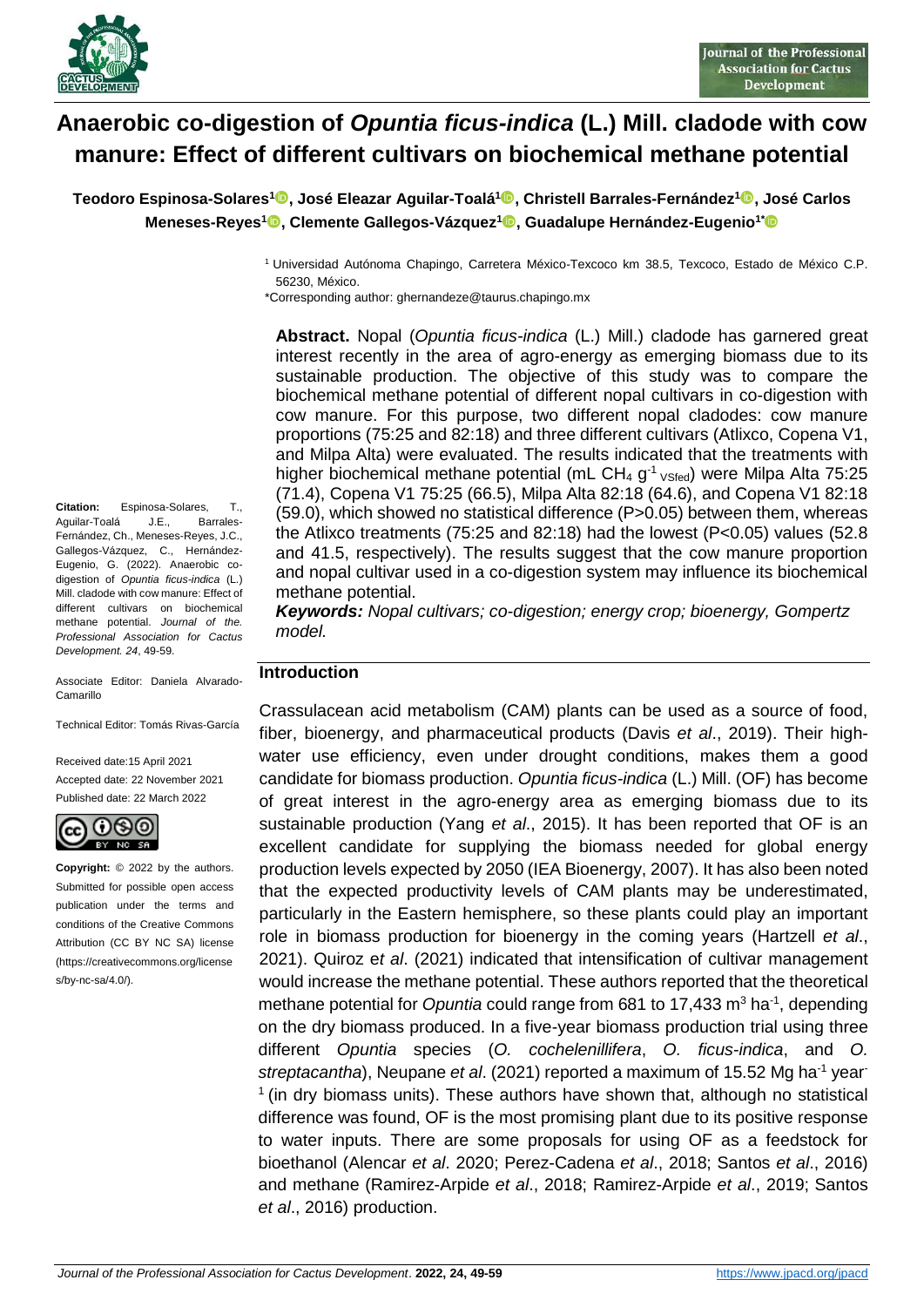Our research group has reported that using the digestate obtained after co-digestion of OF cladodes and cow manure has the potential to support the reduction of global warming (Ramirez-Arpide *et al.,* 2018). The use of biofertilizer obtained with the anaerobic digestion of *Opuntia heliabroavana* has been reported (Quintanar-Orozco *et al*., 2018). OF digestate can also be used as an alternative biofertilizer since it conserves most of the nutrients provided by the plant (Krumpel *et al*., 2020). In addition to the amount of dry mass, biomass chemical composition plays an important role in methane production. A study conducted to evaluate the influence of co-digestion of agro-food biowastes with manure on methane production found that it could increase by 30 to 250 % (Duarte *et al*., 2021).

Regarding the influence of chemical composition on methane production, Yan *et al*. (2017), in a study of 20 different leafy vegetables, found that the volatile solids: total solids ratio and lignin and hemicellulose content influence methane production. The chemical composition of cultivars of the same crop may vary in quantity and diversity of some constituents such as carbohydrate, protein, ash, lipid, phenolic, pigment, and soluble/insoluble fiber contents (Ragaee *et al*. 2012; Xiao *et al*. 2015). In the area of biofuel production, for example, Sheetal *et al*. (2019) reported that different rice (*Oryza sativa* L.) cultivars (i.e. Pusa 44, IR36, Pusa basmati 1121, PRH 10, Taraori basmati) produced different ethanol yields. Among the cultivars, Taraori basmati had the highest ethanol yield. Similarly, Pazderů *et al*. (2014) reported different methane yields obtained from three different sorghum (Sorghum bicolor L.) cultivars: Botival (207.4 m<sup>3</sup> t<sup>-1</sup>), Sucrosorgo (243.8 m<sup>3</sup> t<sup>-1</sup>), and Goliath (246.4 m<sup>3</sup> t<sup>-1</sup>). On the other hand, in Tunisian date seed (*Phoenix dactylifera* L.), Souli *et al*. (2020) found that the cultivar Deglet Nour had a higher cumulative methane yield (0.327 Nm<sup>3</sup> CH<sub>4</sub> kg<sup>-1</sup> COD) than the other cultivars tested (Benjou, Ammari, Kentichi, Alig, Kenta), with values ranging from 0.267 to 0.318  $Nm^3$  CH<sub>4</sub> kg<sup>-1</sup> COD.

Taking into consideration what has been stated above, different OF cultivars can be expected to have different methane production levels. However, no reports are evaluating the influence of different OF cultivars on their biochemical methane potential (BMP). Thus, the objective of this work was to compare the BMP of different OF cultivars in co-digestions with cow manure (CM). For this purpose, we evaluated two different OF: CM proportions (75:25 and 82:18) and three different OF cultivars (Atlixco, Copena V1, and Milpa Alta). Anaerobic digestion performance was evaluated using the modified Gompertz model.

# **Materials and Methods**

Cladode samples from three cultivars (Atlixco, Copena V1 and Milpa Alta) of *Opuntia ficus-indica* (L.) Mill. and cow manure was provided by a dairy cattle farm in Chapingo, State of Mexico, Mexico. Both OF and CM were used as substrates for co-digestion systems. Table 1 summarizes the characteristics of the OF Atlixco, OF Copena V1, OF Milpa Alta, and CM substrates. For each OF cultivar, two different OF: CM proportions (75:25 and 82:18) were evaluated. These proportions were chosen based on C: N ratios close to 20 (considered as the best ratio for efficient anaerobic digestion) (Tufaner and Avşar, 2016).

The anaerobic digestion was performed in microcosms using 305-mL serum bottles with 250 mL of working volume. The inoculums were added at 10% (v/v) and were obtained from two 10-L mesophilic digesters fed with OF: CM ratios of 75:25 and 82:18, respectively, both at 4% of total solids. The treatments feed was prepared with two different feedstock ratios of OF cladode and cow manure in aqueous solution, in triplicate (three experimental replications). Parameters characterizing the initial and final chemical composition of feed treatments are reported in Table 2. In all treatments, the anaerobic condition was produced by purging microcosms with nitrogen gas and incubating at  $37 \pm 1$  °C.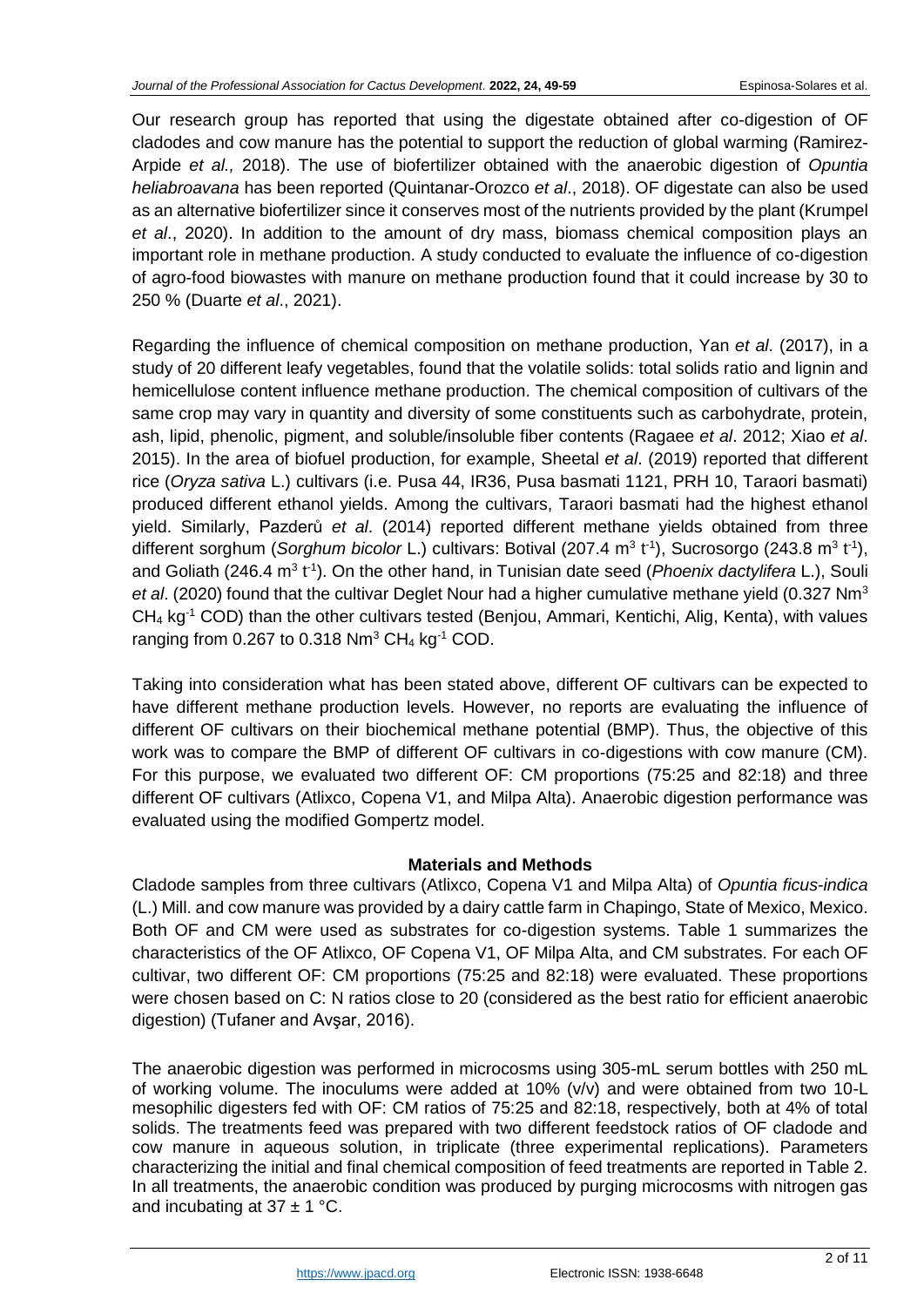| <b>Parameters</b> | <b>Units</b> | <b>Substrate</b> |            |            |           |  |  |
|-------------------|--------------|------------------|------------|------------|-----------|--|--|
|                   |              | <b>OFA</b>       | <b>OFC</b> | <b>OFM</b> | <b>CM</b> |  |  |
| pH                | ۰            | 4.52             | 4.05       | 4.15       | 8.61      |  |  |
| <b>TS</b>         | [%]          | 4.37             | 3.67       | 4.47       | 5.56      |  |  |
| VS/TS             | [%]          | 68.56            | 76.08      | 82.49      | 53.00     |  |  |
| Protein           | [%]          | 6.88             | 7.74       | 4.71       | 10.8      |  |  |
| Lipids            | [%]          | 2.07             | 1.99       | 5.4        | 2.0       |  |  |
| C                 | [%]          | 37.36            | 35.93      | 36.06      | 24.55     |  |  |
| H                 | [%]          | 4.92             | 4.54       | 4.93       | 3.19      |  |  |
| N                 | [%]          | 1.52             | 1.52       | 1.03       | 2.28      |  |  |
| S                 | [%]          | 0.42             | 0.29       | 0.08       | 0.29      |  |  |
| C/N               |              | 24.58            | 23.72      | 35.01      | 10.78     |  |  |

#### **Table 1.** Chemical composition of substrates.

**TS:** total solids; **VS:** volatile solids; **OFA, OFC,** and **OFM** codes are *Opuntia ficus-indica* (L.) Mill. cladode cultivar Atlixco, Copena V1, and Milpa Alta, respectively; **CM:** Cow manure.

| <b>Substrates</b> |           |           |      | <b>Parameters</b> |              |                |              |                |              |                                 |              |
|-------------------|-----------|-----------|------|-------------------|--------------|----------------|--------------|----------------|--------------|---------------------------------|--------------|
| <b>Treatments</b> | <b>OF</b> | <b>CM</b> | C/N  | pH                |              | TS [%]         |              | $VSTS$ [%]     |              | $\overline{COD}$ [mg $L^{-1}$ ] |              |
|                   |           |           |      | <b>Initial</b>    | <b>Final</b> | <b>Initial</b> | <b>Final</b> | <b>Initial</b> | <b>Final</b> | <b>Initial</b>                  | <b>Final</b> |
| OFA75             | 75        | 25        | 21.1 | 6.1               | 7.8          | 3.5            | 2.6          | 63.3           | 40.5         | 30,526                          | 12,098       |
| OFC75             | 75        | 25        | 20.5 | 5.4               | 7.8          | 3.5            | 2.3          | 66.5           | 37.9         | 31,243                          | 15,640       |
| OFM75             | 75        | 25        | 29.0 | 5.7               | 7.6          | 3.7            | 3.1          | 67.7           | 40.9         | 33,984                          | 22,261       |
| OFA82             | 82        | 18        | 22.1 | 5.9               | 7.8          | 3.2            | 2.4          | 71.3           | 32.4         | 29,640                          | 14,924       |
| OFC82             | 82        | 18        | 21.4 | 5.0               | 7.8          | 3.5            | 2.9          | 70.8           | 43.0         | 32,719                          | 14,586       |
| OFM82             | 82        | 18        | 30.7 | 6.6               | 6.7          | 4.2            | 2.7          | 61.6           | 29.9         | 33,098                          | 6,532        |

#### **Table 2**. Initial and final chemical composition of treatments.

**TS**: total solids; **VS**: volatile solids; **OFA**, **OFC**, and **OFM** codes are *Opuntia ficus-indica* (L.) Mill. cladode cultivar Atlixco, Copena V1, and Milpa Alta, respectively; **CM**: Cow manure; **COD**: chemical oxygen demand.

### *Analytical methods*

Total solids (TS), volatile solids (VS), and chemical oxygen demand (COD) were determined using procedures laid out in the American Public Health Association's Standard Methods for the Examination of Water and Wastewater manual (1998). The content of several volatile fatty acids and methane was determined according to Meneses-Reyes *et al*. (2017).

# *Biochemical Methane Potential*

Experimental data from methane production were modeled using the Gompertz model as reported in detail by Meneses-Reyes *et al*. (2017) to obtain the kinetic parameters of methane production, including the Biochemical Methane Potential (BMP, mL CH<sub>4</sub> g<sup>-1</sup> <sub>VSfed</sub>), methane production rate ( $\mu_m$ , mL CH<sub>4</sub> g<sup>-1</sup> <sub>VSfed</sub> d<sup>-1</sup>), and lag phase (λ, d) values according to Equation 1 below:

$$
AMY = BMP \cdot exp\left\{-\exp\left[\frac{\mu_m \cdot e}{BMP}(\lambda - t) + 1\right]\right\}
$$
\n(1)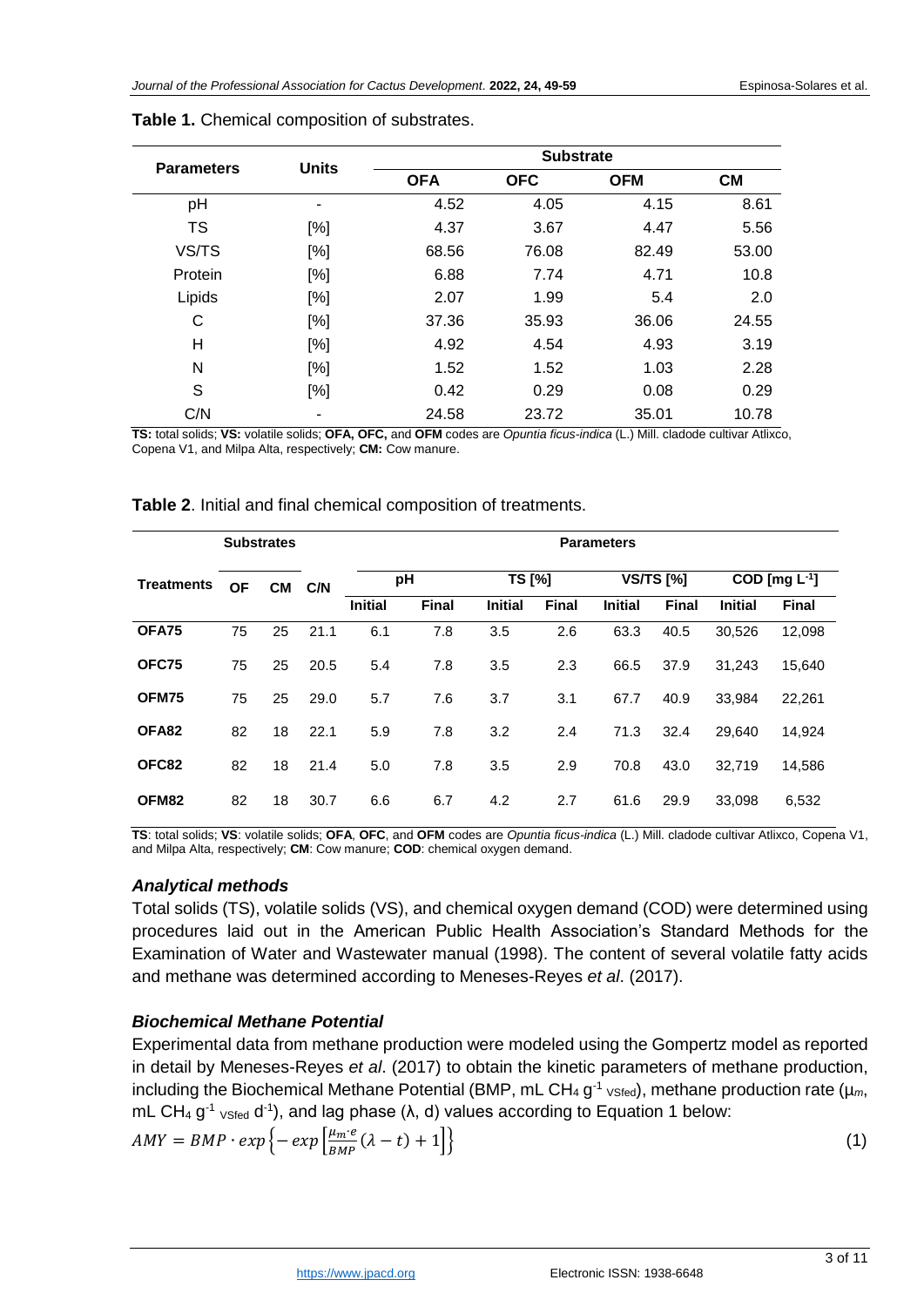AMY is the accumulated methane yield (mL CH<sub>4</sub>  $g^{-1}$  <sub>VSfed</sub>) at time t (d), e is the mathematical constant (2.718282), and *t* is the digestion time (d). Modeling was performed using SigmaPlot 14.0 software (Systat Software, Inc. USA).

#### *Statistical analysis*

The experimental data were statistically analyzed using ANOVA. To determine significant differences among treatments, Fisher analyses were performed, with P<0.05 being considered significant. ANOVA and Tukey's means comparison test was performed using SAS 9.1 statistical software (SAS Institute Inc., Cary, NC, USA).

#### **Results and Discussion**

The accumulated methane yield and the volatile fatty acids profile for all treatments is shown in Figure 1 and Figure 2**,** respectively. The higher methane yield was obtained by treatment OFM75, followed by OFC75, OFM82, and OFC82, which showed no statistical difference (P>0.05) among them, whereas the two treatments derived from the cultivar Atlixco (OFA75 and OFA82) had the lowest (P<0.05) methane production. On the other hand, considering the OFM75 methane yield value, our data indicated that other treatments showed 3.7% (OFC75), 9.4% (OFM82), 16.0% (OFC82), 28.6% (OFA75), and 43.8% (OFA82) lower methane production values. The methane yield obtained in treatments OFM75 and OFC75 was slightly higher than that previously reported by Uribe *et al.* (1992) (70.5 mL CH<sub>4</sub> g<sup>-1</sup> vsted) but lower than that reported by Jigar *et al.* (2011)  $(123.5 \text{ mL } CH_4 \text{ g}^{-1} \text{ vSted}).$ 



**Figure 1.** Accumulated methane and volatile fatty acids profile per treatment during the anaerobic digestion process. **OFA**, **OFC** and **OFM** codes are *Opuntia ficus-indica* (L.) Mill. (OF) cladode cultivar Atlixco, Copena V1 and Milpa Alta, respectively. The ratio between **OF** and cow manure for each treatment is defined in Table 2. Data are the average  $(±$  standard deviation) of three replications.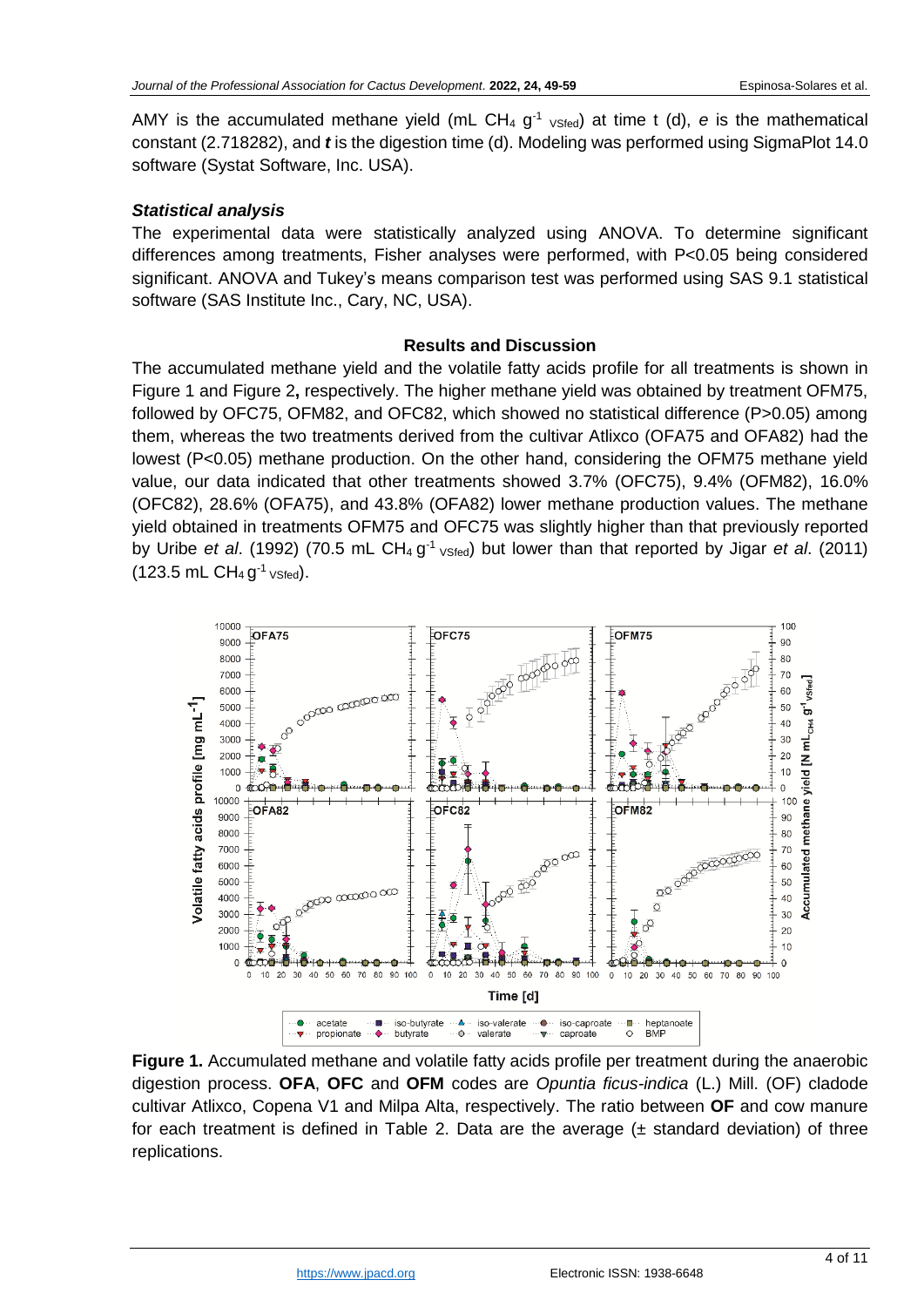

**Figure 2.** Changes in the acetate, propionate, and butyrate concentration in the anaerobic digestion. **OFA, OFC** and **OFM** codes are *Opuntia ficus-indica* (L.) Mill. (OF) cladode cultivar Atlixco, Copena V1 and Milpa Alta, respectively. The ratio between OF and cow manure for each treatment is defined in Table 2.

Methane production curves of all treatments showed three phases: 1) slow gas production period (lag phase), 2) rapid gas production period (exponential phase), and 3) period in which the rate of gas production slows and eventually trends to zero (asymptotic phase) (Figure 1). Based on the above-mentioned methane production results and to analyze the anaerobic digestion performance of the treatments, kinetic parameters of methane production were calculated (Table 3). Methane production of all treatments fitted accurately to the Gompertz model. Similarly, with the methane yield results, the higher BMP was obtained by OFM75, followed by OFC75, OFM82, and OFC82, whereas OFA75 and OFA82 had the lowest BMP.

The difference observed in methane production among different studies may be attributed to several factors such as the OF cultivar used and its chemical composition, which may affect the methane production, and the co-digestion conditions. Thus, the higher methane production of OFM75 may be attributed to the chemical composition of this cultivar, because of its high lipid content, as well as its low content of S and N (Table 1). In this regard, Edwiges *et al*. (2018) reported that chemical composition influenced the methane potential of fruit and vegetable waste under anaerobic digestion. The authors found that lipid content correlated positively with methane production. In a related study, Cu *et al*. (2015) found that lipid content explained most of the variation (59.9%) in a model to predict the methane production from combined animal and plant biomass.

In addition, S and N levels could be an indicator of minor methane production inhibition by potential sulfhydric acid and ammonia accumulation. In contrast, the high S and N content in the cultivars Copena and Atlixco (Table 1) can cause inhibitory effects on biogas and methane production. Accordingly, Yenigün and Demirel (2013) stated that even though ammonia is an essential nutrient for bacterial growth, it might inhibit methanogenesis during anaerobic digestion if high concentrations are reached. Similarly, potential inhibition of methane production by S conversion is due to competition for common organic and inorganic substrates from sulfate-reducing bacteria, which cause less methane production, or to the toxicity of these elements to bacterial groups (Chen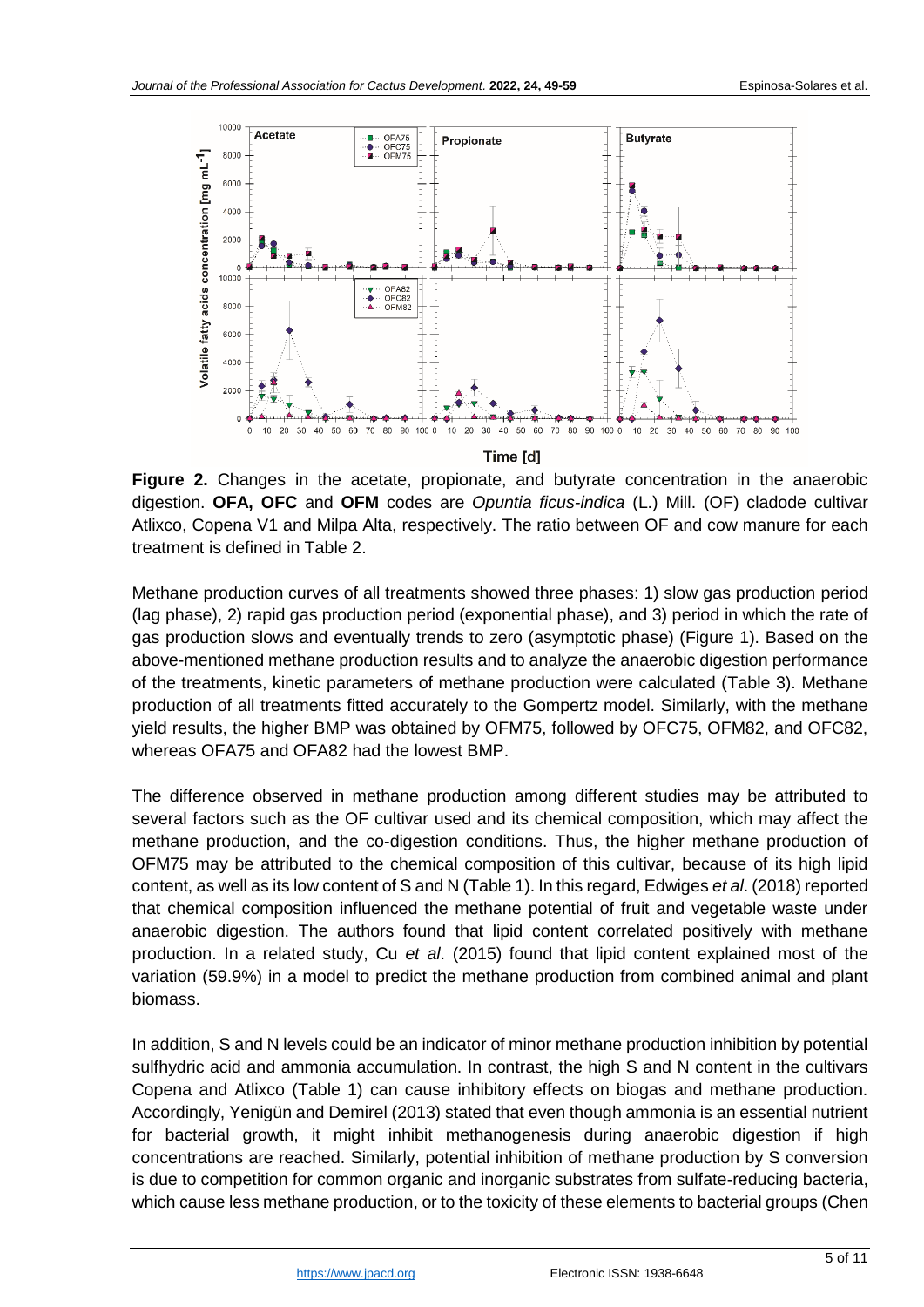*et al*. 2008). However, the presence of these inhibitors was not evaluated in this study and requires additional experimental confirmation. The data suggest that lipid content and the potential presence of inhibitors influence the methane production of the OF cultivars evaluated in the present study.

In contrast, no statistical difference was found among all treatments for the methane production rate ( $\mu_m$ ,) kinetic parameter (Table 3), which ranged from 1.4 to 2.6 mL CH<sub>4</sub> g<sup>-1</sup> <sub>VSfed</sub> d<sup>-1</sup>. Similar behavior was observed for the lag phase (λ) time, where no statistical difference was found among most treatments. However, it was observed that OFA and OFM treatments showed low λ values, which is an indicator of fast microorganism adaptation to the substrate. Possibly because the inoculum used for the present study was obtained from digesters that were fed with OFM as substrate. Interestingly, OFC82 showed the highest  $\lambda$  value (Table 3). These observations could be an indicator of a lack of coordination between trophic groups during the anaerobic digestion process. These observed differences may be attributed to diverse factors, including substrate characteristics, which could lead to the variability in the structure and function of the microbial population (Zhang *et al*. 2016), as well as to the fact that different substrate ratios (environmental gradients for microbial populations) result in the dynamics of syntrophic populations being highly selective and thus leading to differences in methanogenic activity (Werner *et al*. 2011).

Conversely, the results evidenced an accumulation of mainly acetate, and to a lesser extent of propionate, at the beginning of the experiments in all treatments (Figure 2). In most cases, when the above-mentioned volatile fatty acids (VFAs) reached their maximum production, depending on the treatment, at around day 15 to 30, methane production started. This observed behavior can be attributed to acetate consumption for methane production since it is used by methanogenic microorganisms. Concerning the VFA production of the OFC82 and OFM75 treatments, the behavior of their methane production curves shows prolonged (large) λ values, suggesting that these treatments follow different VFA accumulation pathways, with the main routes being carbohydrate fermentation during acidogenesis and, to a lesser extent, amino acid fermentation and long-chain fatty acid oxidation (Batstone *et al*. 2002). Accordingly, the proportion and OF cultivar used influenced BMP. To the best of our knowledge, this is the first time the influence of different OF cultivars on BMP has been described.

According to this, the treatments with the higher methane yield (OFC75 and OFM75) were those with the lowest accumulation of these VFAs, which suggests their consumption for methane production. On the other hand, treatments OFA82 and OFC82 had a greater accumulation of those VFAs, which is following their lower methane production. Interestingly, it can be observed that regardless of the OF cultivars, the treatments with a 75:25 OF: CM proportion had better methane production. Accordingly, these treatments showed low VFA accumulation.

Figure 3 shows that there is a trend for treatments with similar C: N ratios to form groups, with the treatments with the higher C: N values being those with the higher BMP. It is also important to note that as the treatments with low C: N ratios (OFA and OFC) may be affected by inhibitors and considering that all treatments had the same source of N, a dilution effect may have occurred.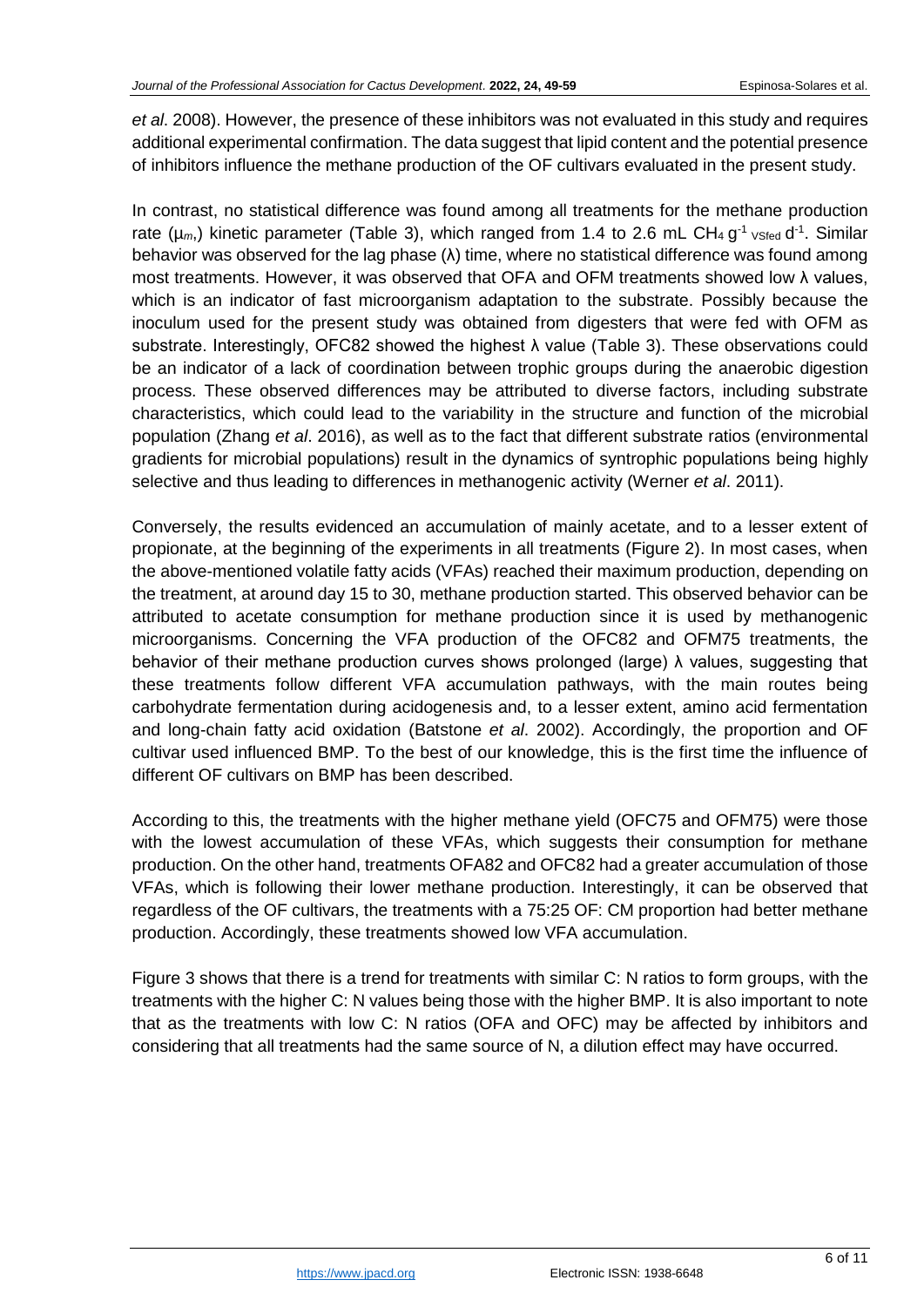| <b>Substrates</b> | $\lambda^*$ mean<br>[d] | $\mu_{m^*}$ mean<br>[ $mL CH4 g-1$ vsted $d-1$ ] | BMP* mean<br>$[ML CH4 g-1 vSted]$ | R <sup>2</sup> |
|-------------------|-------------------------|--------------------------------------------------|-----------------------------------|----------------|
| OFM75             | 19.8 <sup>ab</sup>      | 1.4 <sup>a</sup>                                 | 71.4 <sup>a</sup>                 | 0.986          |
|                   |                         |                                                  |                                   | 0.992          |
|                   |                         |                                                  |                                   | 0.980          |
|                   |                         |                                                  |                                   |                |
| OFC75             | $14.5^{b}$              | 2.6 <sup>a</sup>                                 | 66.5 <sup>a</sup>                 | 0.978          |
|                   |                         |                                                  |                                   | 0.978          |
|                   |                         |                                                  |                                   | 0.975          |
|                   |                         |                                                  |                                   |                |
| OFM82             | 10.0 <sup>b</sup>       | 1.9 <sup>a</sup>                                 | 64.6 <sup>a</sup>                 | 0.995          |
|                   |                         |                                                  |                                   | 0.99           |
|                   |                         |                                                  |                                   | 0.994          |
|                   | 34.6 <sup>a</sup>       | 2.4 <sup>a</sup>                                 |                                   |                |
| OFC82             |                         |                                                  | 59.0 <sup>a</sup>                 | 0.998          |
|                   |                         |                                                  |                                   | 0.970          |
|                   |                         |                                                  |                                   | 0.996          |
| OFA75             | 8.4 <sup>b</sup>        | 2.3 <sup>a</sup>                                 | 52.8 <sup>b</sup>                 | 0.980          |
|                   |                         |                                                  |                                   | 0.987          |
|                   |                         |                                                  |                                   | 0.989          |
|                   |                         |                                                  |                                   |                |
| OFA82             | 8.5 <sup>b</sup>        | 1.9 <sup>a</sup>                                 | $41.5^{b}$                        | 0.972          |
|                   |                         |                                                  |                                   | 0.988          |
|                   |                         |                                                  |                                   | 0.989          |

### **Table 3**. Estimated parameters of the Modified Gompertz model from the experimental data.

 $*$  Different letters in the same column are significantly different at  $\alpha$  = 0.05. **OFA**, **OFC** and **OFM** codes are *Opuntia ficus-indica* (L.) Mill. (OF) cladode cultivar Atlixco, Copena V1 and Milpa Alta, respectively. The ratio between **OF** and cow manure for each treatment is defined in Table 2.



**Figure 3.** BMP as a function of different C: N ratios at the endpoint. **OFA**, **OFC** and **OFM** codes are *Opuntia ficus-indica* (L.) Mill. (OF) cladode cultivar Atlixco, Copena V1 and Milpa Alta, respectively. The ratio between **OF** and cow manure for each treatment is defined in Table 2.

### **Conclusions**

To the best of our knowledge, this is the first report describing the influence of *Opuntia ficus-indica* (L.) Mill cultivar on biochemical methane potential. The results indicated that the best biochemical methane potential (mL CH<sub>4</sub> g<sup>-1</sup> <sub>VSfed</sub>) was obtained by Milpa Alta 75:25 (71.4), followed by Copena V1 75:25 (66.5), whereas the Atlixco treatments (75:25 and 82:18) had the lowest biochemical methane potential. These results demonstrate that BMP is dependent on the co-digestion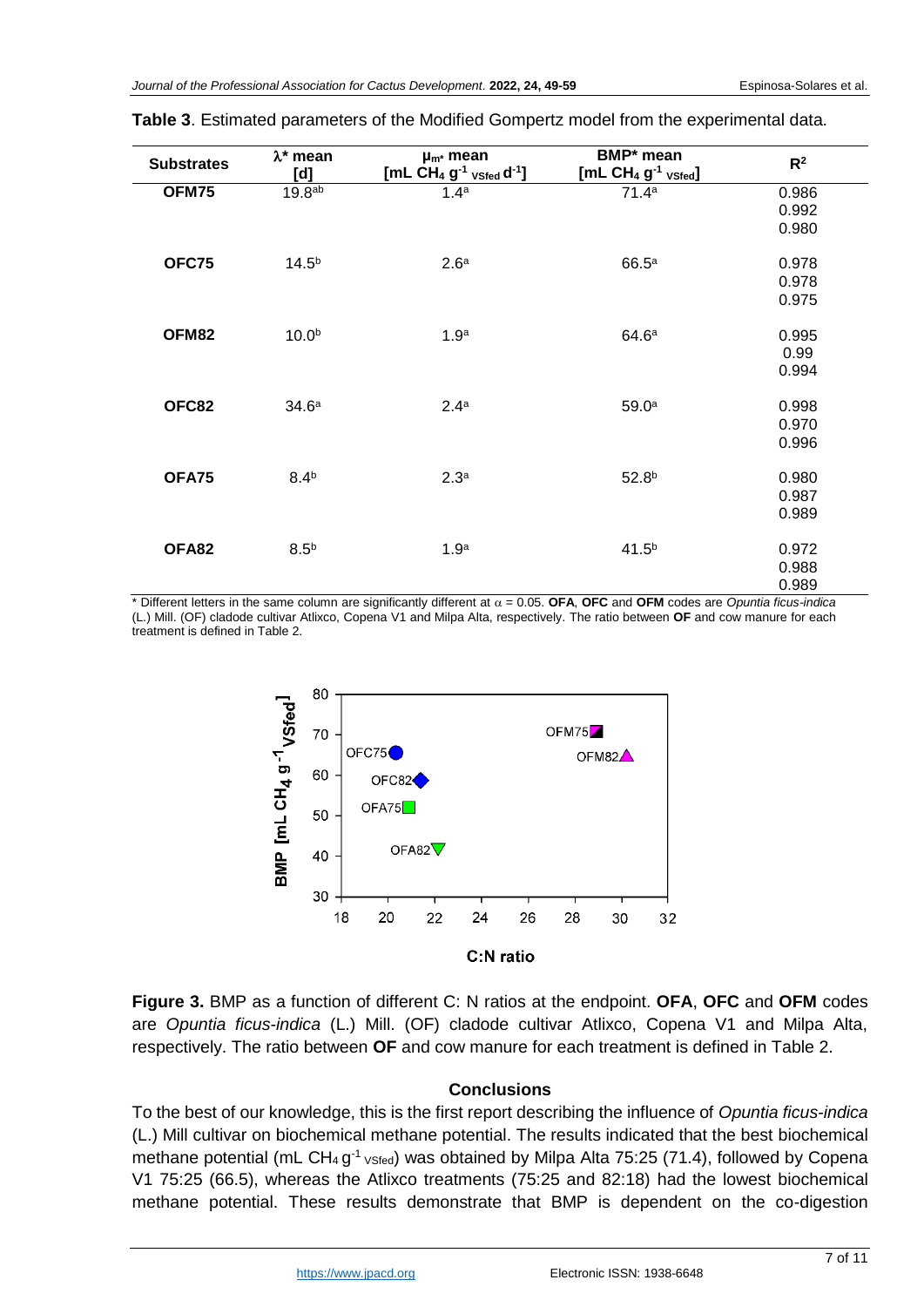proportion and *Opuntia ficus-indica* (L.) Mill cultivar. Overall, the results suggest that the chemical composition of the cultivar, mainly its lipid and S and N contents, influences methane production. Thus, for bioenergy applications and follow-up research, it is suggested to use *Opuntia ficus-indica* (L.) Mill Milpa Alta or Copena V1 cultivars in co-digestion with cow manure at a 75:25 ratio.

## **Acknowledgments**

The authors would like to thank the Consejo Nacional de Ciencia y Tecnología (Mexico) for the scholarship granted to the author Christell Barrales -Fernández. We also thank Russell Paradice for editing and proofreading the manuscript. The authors gratefully acknowledge the funding support provided by both the Secretaría de Agricultura, Ganadería, Desarrollo Rural, Pesca y Alimentación (Mexico) and the Consejo Nacional de Ciencia y Tecnología (CONACYT, Mexico) for the project entitled "Technical and financial feasibility of using nopal for the production of methane, ethanol and coproducts (Project 2012-08-195157). Additional resources were provided by Universidad Autónoma Chapingo by the projects 20176-C-62 and EI-21002.

## **Compliance with ethical standards**

Not apply

## **Funding**

This work was supported by Consejo Nacional de Ciencia y Tecnología (Mexico) through the project entitled "Technical and financial feasibility of using nopal for the production of methane, ethanol, and coproducts" (Project 2012-08-195157) and the Universidad Autónoma Chapingo (Projects 20176-C-62 and EI-21002) of Mexico.

## **Declaration of competing interest**

The authors declare that they have no known competing financial interests or personal relationships that could have appeared to influence the work reported in this paper.

# **Author contribution statement (CRediT)**

T. Espinosa-Solares – **Formal analysis, Project Administration**., J.E. Aguilar-Toalá – **Writing, Validation**., C. Barrales-Fernández – **Investigation**, **Methodology**., J.C. Meneses-Reyes – **Supervision**., C. Gallegos-Vázquez – **Resources**., G. Hernández-Eugenio – **Conceptualization, Data curation.**

### **References**

- Alencar, B. R. A., Medeiros, N., da Silva, C. L. L., Torres, A., Dutra, E. D., Sampaio, E., Menezes, R. S. C., and Morais, M. A. M. 2020. Bioethanol production from cactus cladode biomass: considerations of harvesting time, dry matter concentrations, and enzymatic hydrolysis. *Biomass Conversion and Biorefinery*, 8. https://doi.org/10.1007/s13399-020-00960-2.
- APHA A, WPCF. 1998. *Standard Methods for the Examination of Water and Wastewater*. *20th ed*, Washington, DC, USA.
- Batstone, D.J., Keller, J., Angelidaki, R.I., Kalyuzhnyi, S.V., Pavlostathis, S.G., Rozzi, A., Sanders, W.T.M., Siegrist, H., and Vavilin, V.A. 2002. *Anaerobic Digestion Model No. 1 (ADM1)*. IWA Publishing, London.
- Chen, Y., Cheng, J.J., and Creamer, K.S. 2008. Inhibition of anaerobic digestion process: A review. *Bioresource Technology* 99(10): 4044-4064.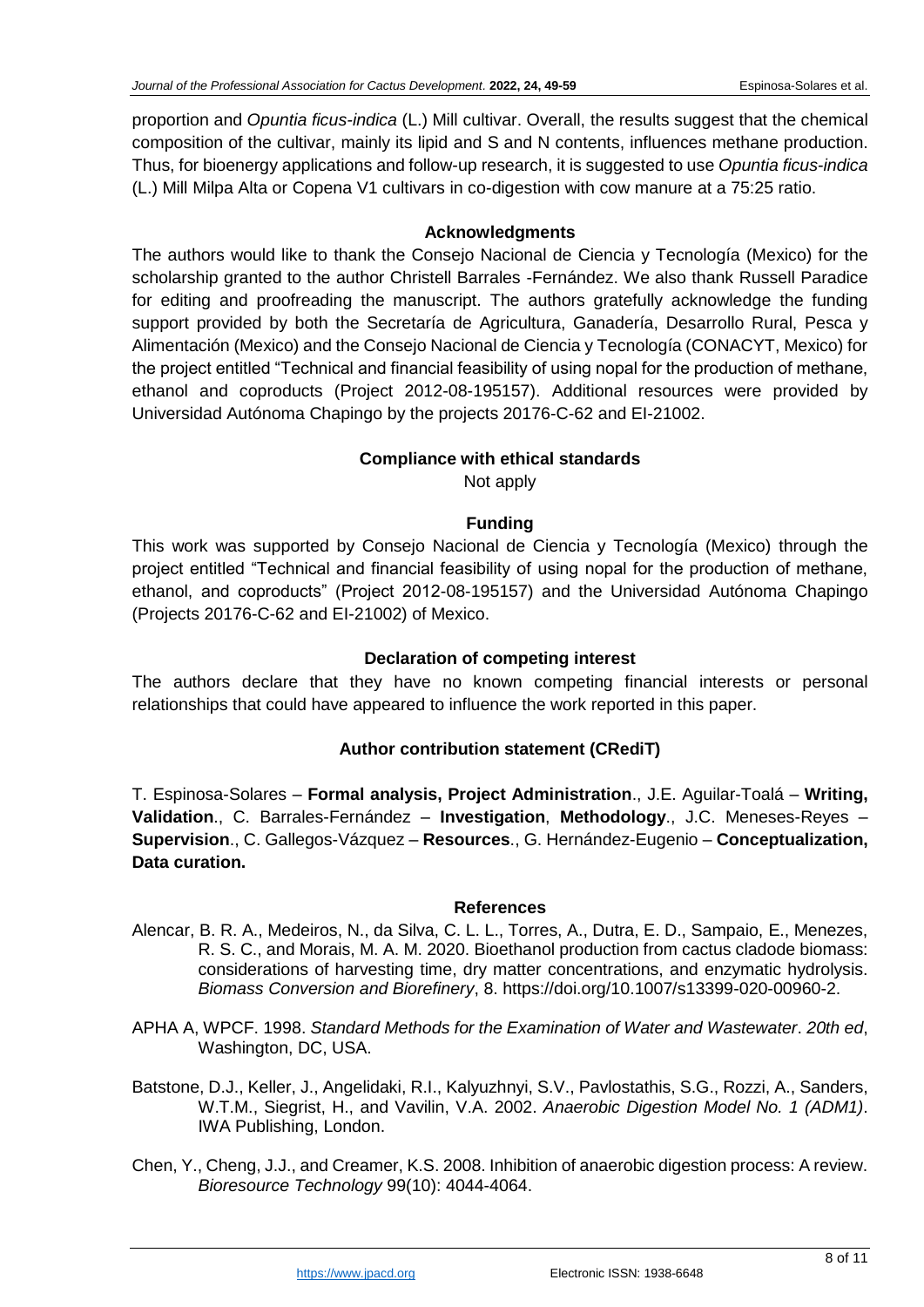- Cu, T.T.T., Nguyen, T.X., Triolo, J.M., Pedersen, L., Le, V.D., Le, P.D., and Sommer, S.C. 2015. Biogas production from Vietnamese animal manure, plant residues and organic waste: influence of biomass composition on methane yield. *Asian-Australasian Journal of Animal Sciences*. 28: 280-289. https://doi.org/10.5713/ajas.14.0312.
- Davis, S. C., Simpson, J., Gil-Vega, K. D., Niechayev, N. A., van Tongerlo, E., Castano, N. H., Dever, L. V., and Burquez, A. 2019. Undervalued potential of crassulacean acid metabolism for current and future agricultural production. *Journal of Experimental Botany* 70(22): 6521-6537. https://doi.org/10.1093/jxb/erz223.
- Duarte, E., Fragoso, R., Smozinski, N., and Tavares, J. 2021. Enhancing bioenergy recovery from agro-food biowastes as a strategy to promote circular bioeconomy. *Journal of Sustainable Development of Energy Water and Environment Systems-Jsdewes* 9(1): 13, 1080320. https://doi.org/10.13044/j.sdewes.d8.0320.
- Edwiges, T., Frare, L., Mayer, B., Lins, L., Triolo, J.M., Flotats, X., and Costa, M.S.S.M. 2018. Influence of chemical composition on biochemical methane potential of fruit and vegetable waste. *Waste Management*. 71: 618-625. https://doi.org/10.1016/j.wasman.2017.05.030.
- Hartzell, S., Bartlett, M. S., Inglese, P., Consoli, S., Yin, J., and Porporato, A. 2021. Modelling nonlinear dynamics of Crassulacean acid metabolism productivity and water use for global predictions. *Plant Cell and Environment* 44(1): 34-48. https://doi.org/10.1111/pce.13918.
- IEA Bioenergy. 2007. Potential contribution of bioenergy to the world´s future demand. *IEA Bioenergy: Exco*, 12.
- Jigar, E., Sulaiman, H., Asfaw, A, and Bairu, A. 2011. Study on renewable biogas energy production from cladodes of *Opuntia ficus indica*. *ISABB Journal of Food and Agriculture Science* 1(3): 44-48.
- Krumpel, J., George, T., Gasston, B., Francis, G., and Lemmer, A. 2020. Suitability of *Opuntia ficus-indica* (L) Mill. and *Euphorbia tirucalli* L. as energy crops for anaerobic digestion. *Journal of Arid Environments* 174(8): 104047. https://doi.org/10.1016/j.jaridenv.2019.104047.
- Meneses-Reyes, J.C., Hernández-Eugenio, G., Huber, D.H., Balagurusamy, N., and Espinosa-Solares, T. 2017. Biochemical methane potential of oil-extracted microalgae and glycerol in co-digestion with chicken litter. *Bioresource Technology*. 224:373-379. https://doi.org/10.1016/j.biortech.2016.11.012.
- Neupane, D., Mayer, J. A., Niechayev, N. A., Bishop, C. D., and Cushman, J. C. 2021. Five-year field trial of the biomass productivity and water input response of cactus pear (*Opuntia* spp.) as a bioenergy feedstock for arid lands. *Global Change Biology Bioenergy*. 23. https://doi.org/10.1111/gcbb.12805.
- Pazderů, K., Hodoval, J., Urban, J., Pulkrábek, J., Pačuta, V., and Adamčík, J. 2014. The influence of sweet sorghum crop stand arrangement on biomass and biogas production. *Plant, Soil and Environment*. 60(9): 433-438. https://doi.org/10.17221/562/2014-PSE.
- Perez-Cadena, R., Medina-Moreno, S. A., Martinez, A., Lizardi-Jimenez, M. A., Solares, T. E., and Tellez-Jurado, A. 2018. Effect of concentration of salts in ethanol production from acid hydrolysis of cladodes of *Opuntia ficus indica* var. Atlixco. *Revista Mexicana de Ingenieria Quimica* 17(1): 349-364. https://doi.org/10.24275/uam/izt/dcbi/revmexingquim/2018v17n1/PerezR.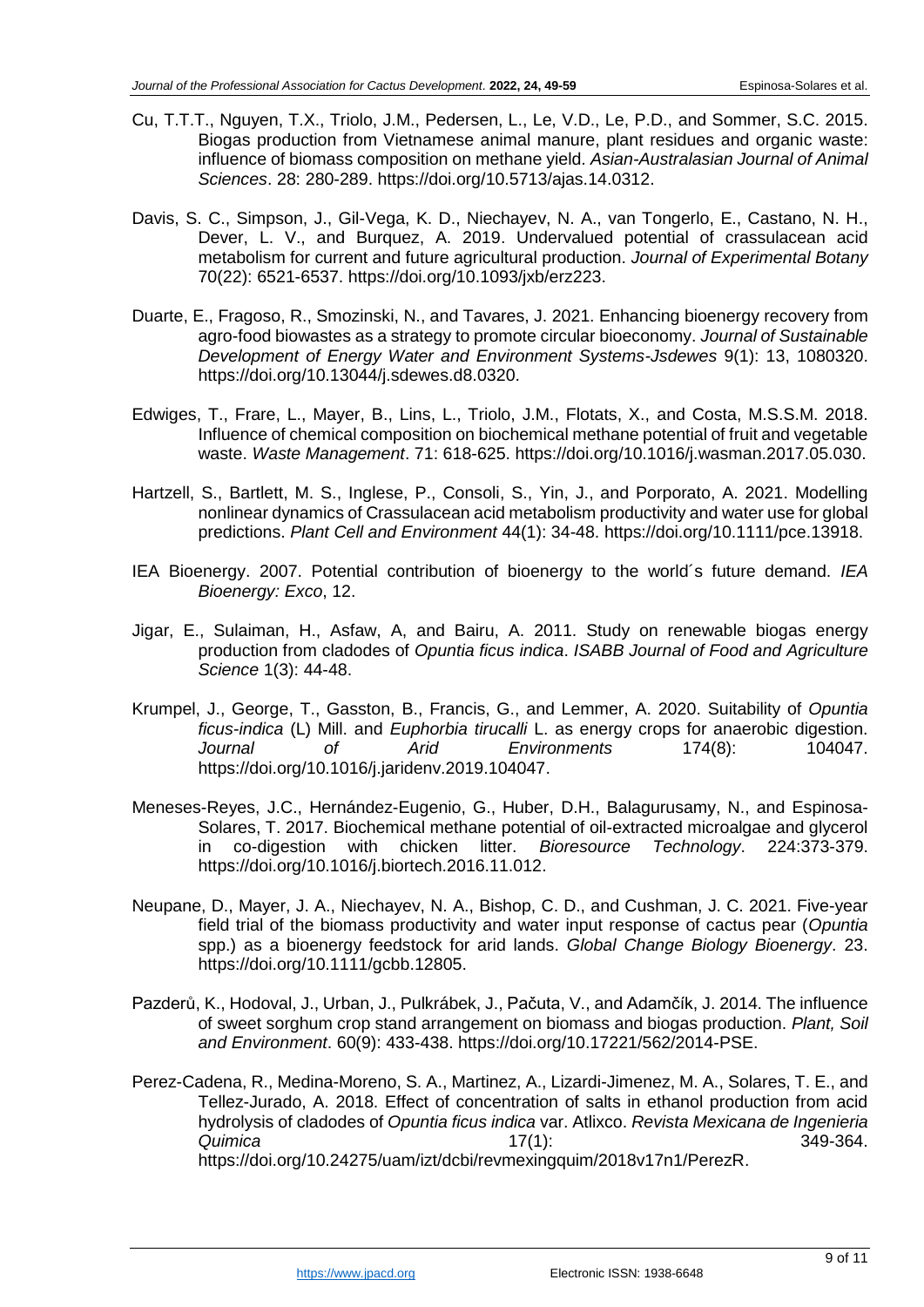- Quintanar-Orozco, E. T., Vazquez-Rodriguez, G. A., Beltran-Hernandez, R. I., Lucho-Constantino, C. A., Coronel-Olivares, C., Montiel, S. G., and Islas-Valdez, S. 2018. Enhancement of the biogas and biofertilizer production from *Opuntia heliabravoana* Scheinvar. *Environmental Science and Pollution Research* 25(28): 28403-28412. https://doi.org/10.1007/s11356-018-2845-x.
- Quiroz, M., Varnero, M. T., Cuevas, J. G., and Sierra, H. 2021. Cactus pear (*Opuntia ficus-indica*) in areas with limited rainfall for the production of biogas and biofertilizer. *Journal of Cleaner Production*. 289: 125839. https://doi.org/10.1016/j.jclepro.2021.125839.
- Ragaee, S., Guzar, I, Abdel-Aal, E.S.M., and Seetharaman, K. 2012. Bioactive components and antioxidant capacity of Ontario hard and soft wheat varieties. *Canadian Journal of Plant Science* 92(1):19-30. https://doi.org/10.4141/cjps2011-100.
- Ramírez-Arpide, F. R., Demirer, G. N., Gallegos-Vázquez, C., Hernández-Eugenio, G., Santoyo-Cortés, V. H., and Espinosa-Solares, T. 2018. Life cycle assessment of biogas production through anaerobic co-digestion of nopal cladodes and dairy cow manure. *Journal of Cleaner Production*. 172: 2313-2322. https://doi.org/10.1016/j.jclepro.2017.11.180.
- Ramírez-Arpide, F. R., Espinosa-Solares, T., Gallegos-Vázquez, C., and Santoyo-Cortés, V. H. 2019. Bioenergy production from nopal cladodes and dairy cow manure on a farm-scale level: Challenges for its economic feasibility in Mexico. *Renewable Energy*. 142: 383-392. https://doi.org/10.1016/j.renene.2019.04.093.
- Santos, T. D., Dutra, E. D., do Prado, A. G., Leite, F. C. B., de Souza, R. D. R., dos Santos, D. C., de Abreu, C. A. M., Simoes, D. A., de Morais, M. A., and Menezes, O. 2016. Potential for biofuels from the biomass of prickly pear cladodes: Challenges for bioethanol and biogas production in dry areas. *Biomass & Bioenergy*. 85: 215-222. https://doi.org/10.1016/j.biombioe.2015.12.005.
- Sheetal, K.R., Prasad, S., and Renjith, P.S. 2019. Effect of cultivar variation and *Pichia stipitis* NCIM 3498 on cellulosic ethanol production from rice straw. *Biomass Bioenergy*. 127: 105253. https://doi.org/10.1016/j.biombioe.2019.105253.
- Souli, I., Liu, X., Lendormi, T., Chaira, N., Ferchichi, A., and Lanoisellé, J.L. 2020. Anaerobic digestion of waste Tunisian date (*Phoenix dactylifera* L.): effect of biochemical composition of pulp and seeds from six varieties. *Environmental Technology*. 1-13. https://doi.org/10.1080/09593330.2020.1797900.
- Tufaner, F. and Avşar, Y. 2016. Effects of co-substrate on biogas production from cattle manure: a review. *International Journal of Environmental Science and Technology* 13(9):2303- 2312. https://doi.org/10.1007/s13762-016-1069-1.
- Uribe, J., Varnero, M., and Benavides, C. 1992. Biomasa de tuna (*Opuntia ficus-indica* (L.) Mill.) como acelerador de la digestión anaeróbica de guano de bovino. *Simiente* 62(1): 14-18.
- Werner, J.J., Knights, D., Garcia, M.L., Scalfine, N.B., Smith, S., Yarasheski, K., Cummings, T.A., Beers, A.R., Knight, R., and Angenent, L.T. 2011. Bacterial community structures are unique and resilient in full-scale bioenergy systems. *Proceedings of the National Academy of Sciences of the United States of America* 108(10): 4158-4163.
- Xiao, Z., Fang, L., Niu, Y., and Yu, H. 2015. Effect of cultivar and variety on phenolic compounds and antioxidant activity of cherry wine. *Food Chemistry*. 186:69-73. https://doi.org/10.1016/j.foodchem.2015.01.050.